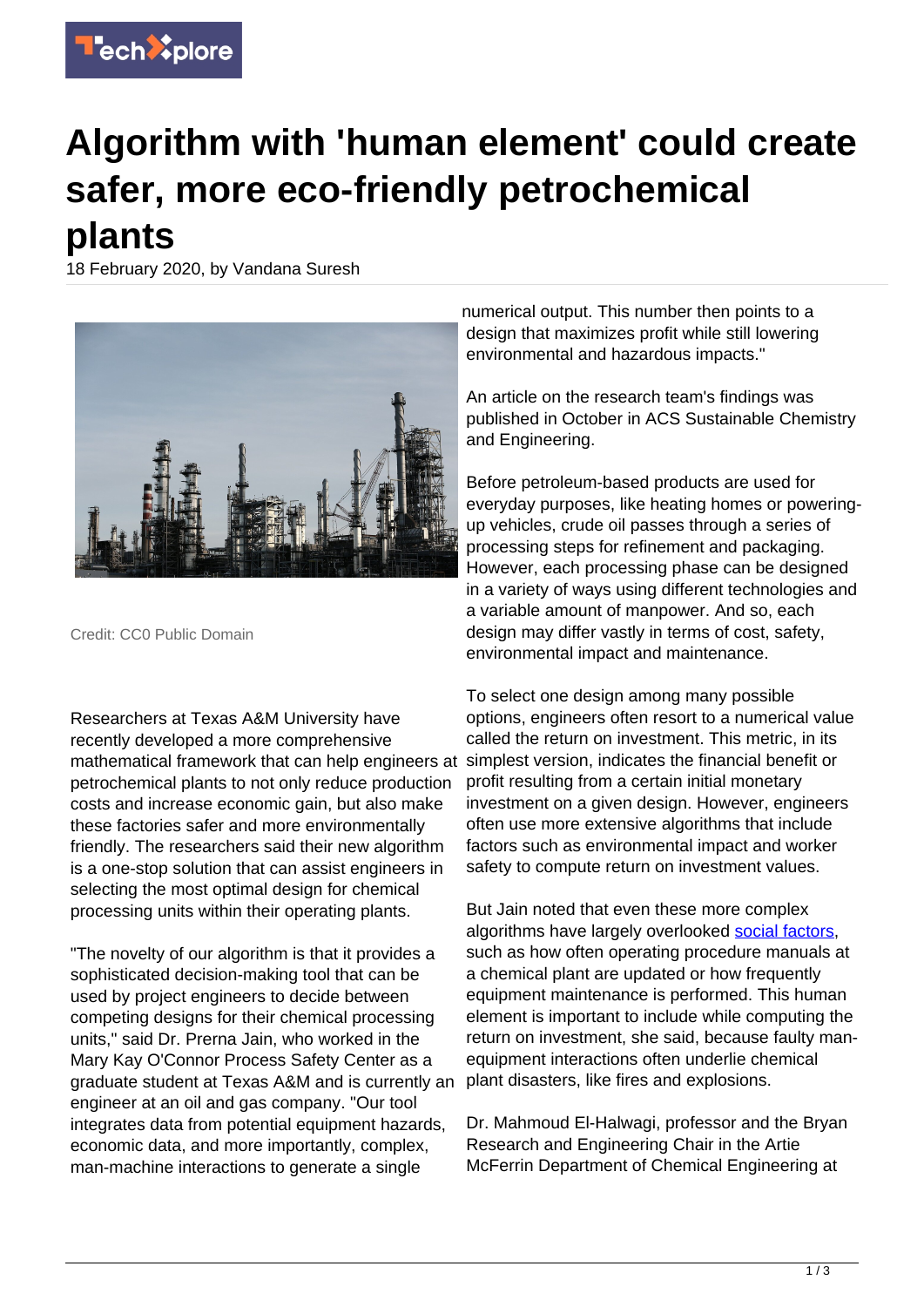

Texas A&M, pointed out that social and safety factors are typically considered after major design decisions regarding the chemical plant have been made. "At this stage, key design components are already finalized, and it becomes rather difficult to make substantial design modifications," he said.

To address these deficits, Jain and her team developed an even more elaborate mathematical framework that could be implemented when designing chemical processing units. Furthermore, their algorithm now included man-machine interactions.

In the [new algorithm](https://techxplore.com/tags/new+algorithm/), they plugged in a quantity called resilience, or the ability of a chemical plant to [10.1021/acssuschemeng.9b04608](http://dx.doi.org/10.1021/acssuschemeng.9b04608) recover from a stressed state.

"Just as a [rubber band](https://techxplore.com/tags/rubber+band/) can only be stretched to its elastic limit before it breaks, chemical [plants,](https://techxplore.com/tags/plants/) if used to their maximum capacity and without safety measures in place, can degrade, leading to catastrophes," said Jain. "By incorporating resilience into our algorithm, we wanted to include the complex interactions between man and technology that can affect resilience and, by extension, the estimation of the return of investment."

Once the algorithm was fully developed, the researchers used it to compare different designs of gas compressor systems frequently used in chemical plants. In particular, they contrasted the value of the return on investment for a compression system existing in a chemical plant with five other hypothetical designs.

Jain and her colleagues found that after taking social factors into account, the most promising compressor system design was not the one that was already in the existing plant, but the one that the researchers had created.

Jain noted that their observations indicate the feasibility of using their algorithm to evaluate new process design ideas that exist in theory but haven't been put to the test in an existing plant.

"There is often a hesitation in the energy industry to invest in a new process design if it hasn't been

evaluated yet," said Jain. "With our algorithm, we now have the ability to brainstorm ideas for new process designs and test them virtually, without really needing them to be physically set up and running. Moreover, we can feed the [algorithm](https://techxplore.com/tags/algorithm/) with numbers corresponding to different social factors pertaining to [chemical](https://techxplore.com/tags/chemical/) plants. In the process, we might stumble upon a new, better design that is safer for workers and kinder to the environment."

 **More information:** Kariana Moreno-Sader et al. Integrated Approach of Safety, Sustainability, Reliability, and Resilience Analysis via a Return on Investment Metric, ACS Sustainable Chemistry & Engineering (2019). [DOI:](http://dx.doi.org/10.1021/acssuschemeng.9b04608)

Provided by Texas A&M University